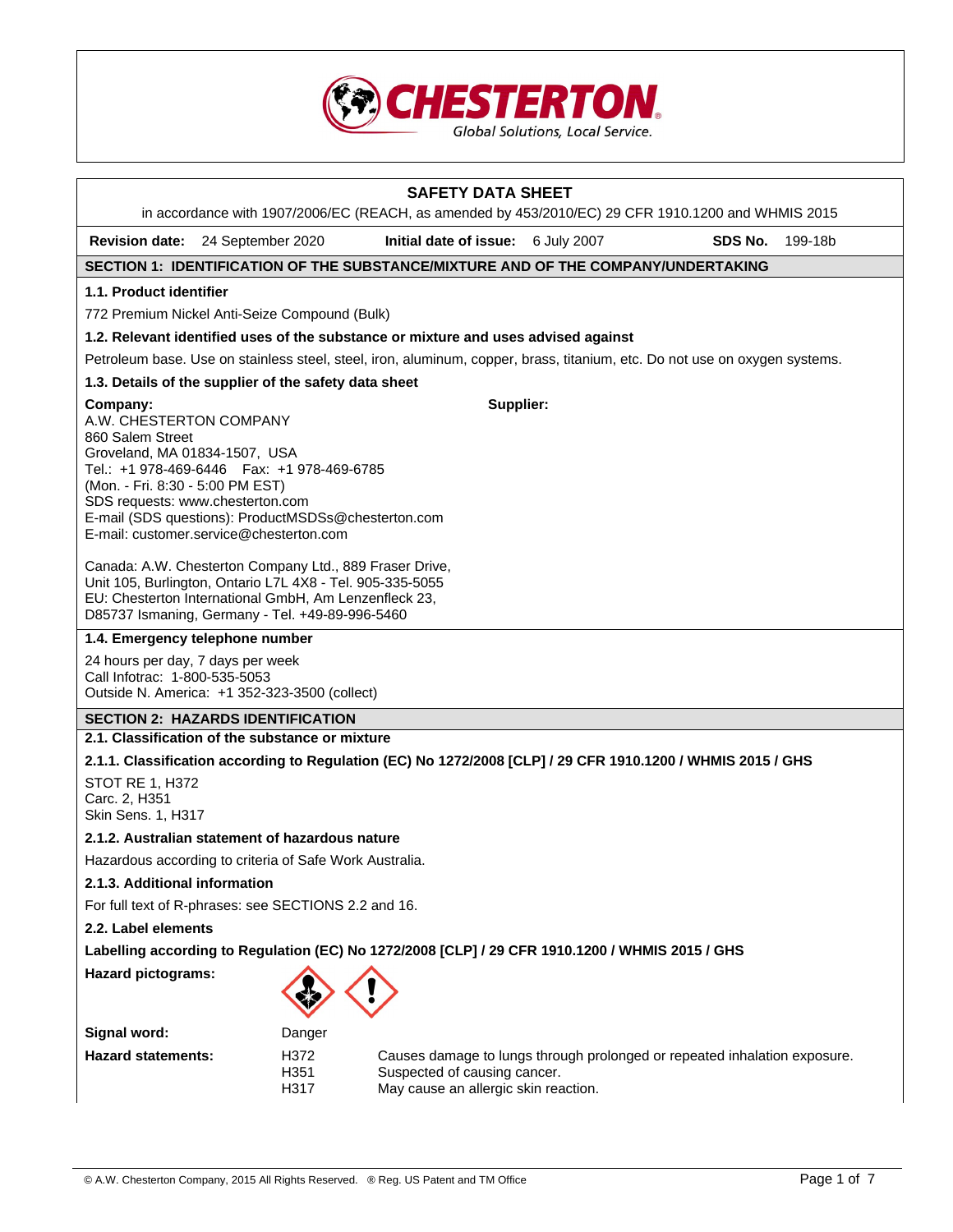| <b>Precautionary statements:</b>                                                                                                                                                                                                                                                                                                                                                                                                                                                                                                                                                                                                                                                                                                                                                                                                                                                                                                                                                                                                                                                                                                                                                                                                         | P201<br>P260<br>P281<br>P280<br>P308/313<br>P362/364 | Obtain special instructions before use.<br>Do not breathe dust/mist.<br>Use personal protective equipment as required.<br>Wear protective gloves.<br>IF exposed or concerned: Get medical advice/attention.<br>Take off contaminated clothing and wash it before reuse. |                                     |                          |                                                                                          |
|------------------------------------------------------------------------------------------------------------------------------------------------------------------------------------------------------------------------------------------------------------------------------------------------------------------------------------------------------------------------------------------------------------------------------------------------------------------------------------------------------------------------------------------------------------------------------------------------------------------------------------------------------------------------------------------------------------------------------------------------------------------------------------------------------------------------------------------------------------------------------------------------------------------------------------------------------------------------------------------------------------------------------------------------------------------------------------------------------------------------------------------------------------------------------------------------------------------------------------------|------------------------------------------------------|-------------------------------------------------------------------------------------------------------------------------------------------------------------------------------------------------------------------------------------------------------------------------|-------------------------------------|--------------------------|------------------------------------------------------------------------------------------|
| <b>Supplemental information:</b>                                                                                                                                                                                                                                                                                                                                                                                                                                                                                                                                                                                                                                                                                                                                                                                                                                                                                                                                                                                                                                                                                                                                                                                                         | None                                                 |                                                                                                                                                                                                                                                                         |                                     |                          |                                                                                          |
| 2.3. Other hazards                                                                                                                                                                                                                                                                                                                                                                                                                                                                                                                                                                                                                                                                                                                                                                                                                                                                                                                                                                                                                                                                                                                                                                                                                       |                                                      |                                                                                                                                                                                                                                                                         |                                     |                          |                                                                                          |
| None known                                                                                                                                                                                                                                                                                                                                                                                                                                                                                                                                                                                                                                                                                                                                                                                                                                                                                                                                                                                                                                                                                                                                                                                                                               |                                                      |                                                                                                                                                                                                                                                                         |                                     |                          |                                                                                          |
| <b>SECTION 3: COMPOSITION/INFORMATION ON INGREDIENTS</b>                                                                                                                                                                                                                                                                                                                                                                                                                                                                                                                                                                                                                                                                                                                                                                                                                                                                                                                                                                                                                                                                                                                                                                                 |                                                      |                                                                                                                                                                                                                                                                         |                                     |                          |                                                                                          |
| 3.2. Mixtures                                                                                                                                                                                                                                                                                                                                                                                                                                                                                                                                                                                                                                                                                                                                                                                                                                                                                                                                                                                                                                                                                                                                                                                                                            |                                                      |                                                                                                                                                                                                                                                                         |                                     |                          |                                                                                          |
| Hazardous Ingredients <sup>1</sup>                                                                                                                                                                                                                                                                                                                                                                                                                                                                                                                                                                                                                                                                                                                                                                                                                                                                                                                                                                                                                                                                                                                                                                                                       |                                                      | % Wt.                                                                                                                                                                                                                                                                   | <b>CAS No./</b><br>EC No.           | <b>REACH</b><br>Reg. No. | <b>CLP/GHS Classification</b>                                                            |
| White mineral oil (petroleum)                                                                                                                                                                                                                                                                                                                                                                                                                                                                                                                                                                                                                                                                                                                                                                                                                                                                                                                                                                                                                                                                                                                                                                                                            |                                                      | 30-40                                                                                                                                                                                                                                                                   | 8042-47-5<br>232-455-8              | <b>NA</b>                | Asp. Tox. 1, H304                                                                        |
| <b>Nickel</b>                                                                                                                                                                                                                                                                                                                                                                                                                                                                                                                                                                                                                                                                                                                                                                                                                                                                                                                                                                                                                                                                                                                                                                                                                            |                                                      | 20-24.9                                                                                                                                                                                                                                                                 | 7440-02-0<br>231-111-4              | 01-2119438<br>727-29     | Carc. 2, H351<br><b>STOT RE 1, H372</b><br>Skin Sens. 1, H317<br>Aquatic Chronic 3, H412 |
| Other ingredients:<br>Calcium carbonate                                                                                                                                                                                                                                                                                                                                                                                                                                                                                                                                                                                                                                                                                                                                                                                                                                                                                                                                                                                                                                                                                                                                                                                                  |                                                      | 10-20                                                                                                                                                                                                                                                                   | 1317-65-3                           | <b>NA</b>                | Not classified*                                                                          |
| Graphite                                                                                                                                                                                                                                                                                                                                                                                                                                                                                                                                                                                                                                                                                                                                                                                                                                                                                                                                                                                                                                                                                                                                                                                                                                 |                                                      | $7-13$                                                                                                                                                                                                                                                                  | 215-279-6<br>7782-42-5<br>231-955-3 | <b>NA</b>                | Not classified*                                                                          |
| *Substance with a workplace exposure limit.<br>For full text of H-statements: see SECTION 16.<br><sup>1</sup> Classified according to: * 29 CFR 1910.1200, 1915, 1916, 1917, Mass. Right-to-Know Law (ch. 40, M.G.LO. 111F), California Proposition 65<br>* 1272/2008/EC, REACH<br>* WHMIS 2015<br>* Safe Work Australia [NOHSC: 1008 (2004)]<br><b>SECTION 4: FIRST AID MEASURES</b><br>4.1. Description of first aid measures<br>Inhalation:<br>Remove to fresh air. If not breathing, administer artificial respiration. Contact physician.<br>Wash skin with soap and water. Contact physician if irritation persists.<br><b>Skin contact:</b><br>Flush eyes for at least 15 minutes with large amounts of water. Contact physician if irritation persists.<br>Eye contact:<br>Do not induce vomiting. Contact physician immediately.<br>Ingestion:<br>4.2. Most important symptoms and effects, both acute and delayed<br>Direct contact may cause mild eye and skin irritation. Prolonged or repeated skin contact may defat the skin and cause minimal to<br>slight skin irritation. May cause allergic skin sensitization.<br>4.3. Indication of any immediate medical attention and special treatment needed<br>Treat symptoms. |                                                      |                                                                                                                                                                                                                                                                         |                                     |                          |                                                                                          |
| <b>SECTION 5: FIRE-FIGHTING MEASURES</b><br>5.1. Extinguishing media                                                                                                                                                                                                                                                                                                                                                                                                                                                                                                                                                                                                                                                                                                                                                                                                                                                                                                                                                                                                                                                                                                                                                                     |                                                      |                                                                                                                                                                                                                                                                         |                                     |                          |                                                                                          |
| Suitable extinguishing media:                                                                                                                                                                                                                                                                                                                                                                                                                                                                                                                                                                                                                                                                                                                                                                                                                                                                                                                                                                                                                                                                                                                                                                                                            |                                                      |                                                                                                                                                                                                                                                                         |                                     |                          |                                                                                          |
| Carbon Dioxide, dry chemical, foam or water fog<br>Unsuitable extinguishing media: High volume water jet                                                                                                                                                                                                                                                                                                                                                                                                                                                                                                                                                                                                                                                                                                                                                                                                                                                                                                                                                                                                                                                                                                                                 |                                                      |                                                                                                                                                                                                                                                                         |                                     |                          |                                                                                          |
| 5.2. Special hazards arising from the substance or mixture                                                                                                                                                                                                                                                                                                                                                                                                                                                                                                                                                                                                                                                                                                                                                                                                                                                                                                                                                                                                                                                                                                                                                                               |                                                      |                                                                                                                                                                                                                                                                         |                                     |                          |                                                                                          |
| None                                                                                                                                                                                                                                                                                                                                                                                                                                                                                                                                                                                                                                                                                                                                                                                                                                                                                                                                                                                                                                                                                                                                                                                                                                     |                                                      |                                                                                                                                                                                                                                                                         |                                     |                          |                                                                                          |
| 5.3. Advice for firefighters                                                                                                                                                                                                                                                                                                                                                                                                                                                                                                                                                                                                                                                                                                                                                                                                                                                                                                                                                                                                                                                                                                                                                                                                             |                                                      |                                                                                                                                                                                                                                                                         |                                     |                          |                                                                                          |
| Cool exposed containers with water. Recommend Firefighters wear self-contained breathing apparatus.                                                                                                                                                                                                                                                                                                                                                                                                                                                                                                                                                                                                                                                                                                                                                                                                                                                                                                                                                                                                                                                                                                                                      |                                                      |                                                                                                                                                                                                                                                                         |                                     |                          |                                                                                          |
| <b>Flammability Classification:</b>                                                                                                                                                                                                                                                                                                                                                                                                                                                                                                                                                                                                                                                                                                                                                                                                                                                                                                                                                                                                                                                                                                                                                                                                      |                                                      |                                                                                                                                                                                                                                                                         |                                     |                          |                                                                                          |
| <b>HAZCHEM Emergency Action Code:</b>                                                                                                                                                                                                                                                                                                                                                                                                                                                                                                                                                                                                                                                                                                                                                                                                                                                                                                                                                                                                                                                                                                                                                                                                    |                                                      |                                                                                                                                                                                                                                                                         |                                     |                          |                                                                                          |
| $2$ $\overline{2}$                                                                                                                                                                                                                                                                                                                                                                                                                                                                                                                                                                                                                                                                                                                                                                                                                                                                                                                                                                                                                                                                                                                                                                                                                       |                                                      |                                                                                                                                                                                                                                                                         |                                     |                          |                                                                                          |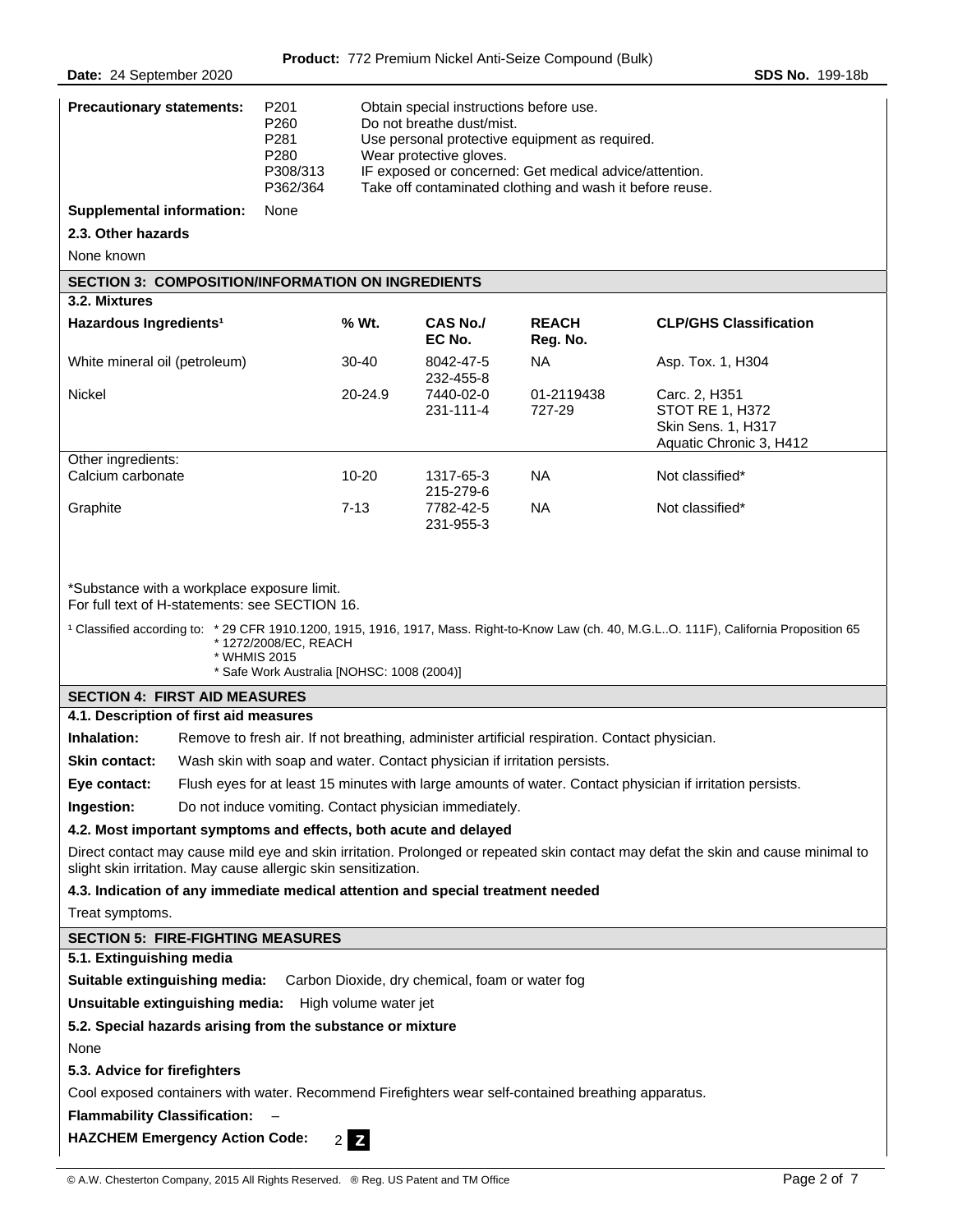### **SECTION 6: ACCIDENTAL RELEASE MEASURES**

# **6.1. Personal precautions, protective equipment and emergency procedures**

Utilize exposure controls and personal protection as specified in Section 8.

#### **6.2. Environmental Precautions**

Keep out of sewers, streams and waterways.

### **6.3. Methods and material for containment and cleaning up**

Scoop up and transfer to a suitable container for disposal.

### **6.4. Reference to other sections**

Refer to section 13 for disposal advice.

### **SECTION 7: HANDLING AND STORAGE**

### **7.1. Precautions for safe handling**

Observe good work practice - avoid eating, drinking and smoking in the work area while using any hydrocarbons. Do not breathe dust/mist. Utilize exposure controls and personal protection as specified in Section 8. Contaminated work clothing should not be allowed out of the workplace. Wash contaminated clothing before reuse.

### **7.2. Conditions for safe storage, including any incompatibilities**

Store in a cool, dry area.

**7.3. Specific end use(s)** 

No special precautions.

### **SECTION 8: EXPOSURE CONTROLS/PERSONAL PROTECTION**

# **8.1. Control parameters**

### **Occupational exposure limit values**

| Ingredients       | <b>OSHA PEL1</b><br>ppm  | mg/m <sup>3</sup> | ACGIH TLV <sup>2</sup><br>ppm | mg/m <sup>3</sup> | UK WEL <sup>3</sup><br>ppm | mg/m <sup>3</sup> | <b>AUSTRALIA ES<sup>4</sup></b><br>ppm | mg/m <sup>3</sup> |
|-------------------|--------------------------|-------------------|-------------------------------|-------------------|----------------------------|-------------------|----------------------------------------|-------------------|
| Nickel*           | $\overline{\phantom{m}}$ |                   | (inhal)                       | 1.5               | $\qquad \qquad$            | 0.5               | $\overline{\phantom{0}}$               |                   |
| Calcium carbonate | (total)<br>(resp)        | 15<br>5           | (inhal)                       | 10                | (inhal)<br>(resp)          | 10<br>4           | $\overline{\phantom{0}}$               | 10                |
| Graphite*         | (total)<br>(resp)        | 15<br>5           | (resp)                        | 2                 | (inhal)<br>(resp)          | 10<br>4           | (resp)                                 | 3                 |
| Oil mist, mineral |                          | 5                 | (inhal)                       | 5<br>(inhal)      |                            |                   |                                        | 5                 |

\*The nickel and graphite in this product do not separate from the mixture or in of themselves become airborne, therefore, do not present a hazard in normal use.

<sup>1</sup> United States Occupational Health & Safety Administration permissible exposure limits.

<sup>2</sup> American Conference of Governmental Industrial Hygienists threshold limit values.

<sup>3</sup> EH40 Workplace exposure limits, Health & Safety Executive

⁴ Adopted National Exposure Standards for Atmospheric Contaminants in the Occupational Environment [NOHSC:1003].

# **8.2. Exposure controls**

### **8.2.1. Engineering measures**

No special requirements. If exposure limits are exceeded, provide adequate ventilation.

### **8.2.2. Individual protection measures**

**Respiratory protection:** Not normally needed. If exposure limits are exceeded, use a half or full-face respirator with combined dust/organic vapour filter.

**Protective gloves:** Chemical resistant gloves

Nickel:

| Contact type                             | Glove material | Layer thickness   | Breakthrough time* |
|------------------------------------------|----------------|-------------------|--------------------|
| Full                                     | Nitrile rubber | $0.11$ mm         | $>$ 480 min.       |
| Splash                                   | Nitrile rubber | $0.11 \text{ mm}$ | $>$ 480 min.       |
| *Determined according to EN374 standard. |                |                   |                    |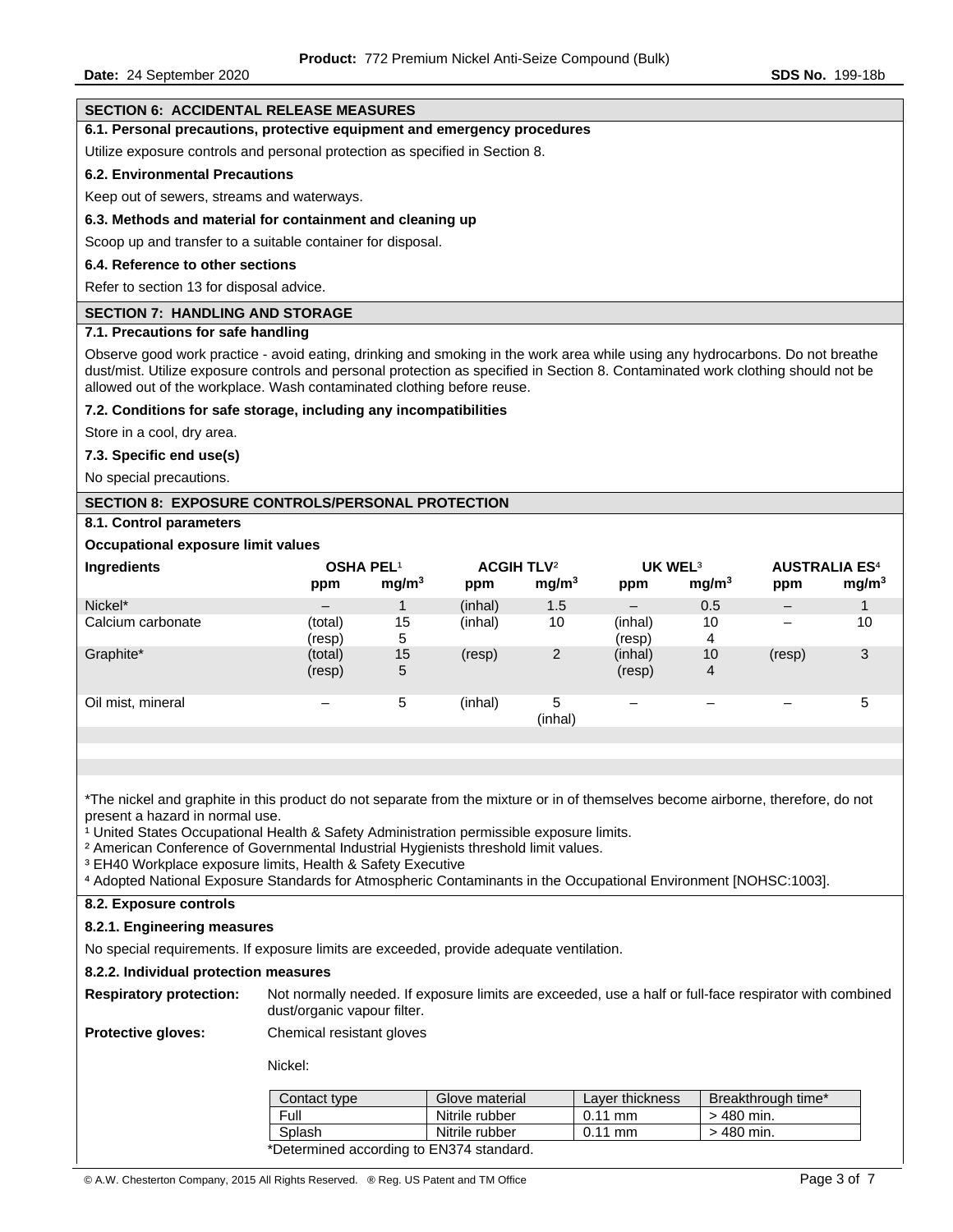**Eye and face protection:** Safety glasses

**Other:** None

**8.2.3. Environmental exposure controls** 

Refer to sections 6 and 12.

#### **SECTION 9: PHYSICAL AND CHEMICAL PROPERTIES 9.1. Information on basic physical and chemical properties**

| <b>Physical state</b>            | paste                                | Odour                         | mild odor         |
|----------------------------------|--------------------------------------|-------------------------------|-------------------|
| Colour                           | black                                | <b>Odour threshold</b>        | no data available |
| Initial boiling point            | not determined                       | Vapour pressure $@$ 20 $°C$   | not determined    |
| <b>Melting point</b>             | not determined                       | % Aromatics by weight         | $< 0.5\%$         |
| % Volatile (by volume)           | $0\%$                                | рH                            | not applicable    |
| <b>Flash point</b>               | $>138^{\circ}$ C ( $>280^{\circ}$ F) | <b>Relative density</b>       | $1.47$ kg/l       |
| Method                           | PM Closed Cup                        | Weight per volume             | 12.2 lbs/gal      |
| <b>Viscosity</b>                 | 1 million cps @25°C                  | Coefficient (water/oil)       | < 1               |
| <b>Autoignition temperature</b>  | not determined                       | Vapour density (air=1)        | >1                |
| <b>Decomposition temperature</b> | not applicable                       | Rate of evaporation (ether=1) | $<$ 1             |
| Upper/lower flammability or      | not determined                       | Solubility in water           | insoluble         |
| explosive limits                 |                                      |                               |                   |
| Flammability (solid, gas)        | not applicable                       | <b>Oxidising properties</b>   | not applicable    |
| <b>Explosive properties</b>      | not applicable                       |                               |                   |
|                                  |                                      |                               |                   |

**9.2. Other information** 

VOC, EPA 24: 0.12 lbs/gal

# **SECTION 10: STABILITY AND REACTIVITY**

# **10.1. Reactivity**

Refer to sections 10.3 and 10.5.

# **10.2. Chemical stability**

Stable under normal conditions.

# **10.3. Possibility of hazardous reactions**

No dangerous reactions known under conditions of normal use.

### **10.4. Conditions to avoid**

Open flames, heat, sparks and red hot surfaces.

# **10.5. Incompatible materials**

Acids and strong oxidizers like liquid Chlorine and concentrated Oxygen. Nickel can react vigorously with acids to liberate hydrogen, which can form explosive mixtures with air.

### **10.6. Hazardous decomposition products**

Carbon Monoxide, Carbon Dioxide and other toxic fumes.

### **SECTION 11: TOXICOLOGICAL INFORMATION**

### **11.1. Information on toxicological effects**

**Primary route of exposure under normal use:**  Inhalation, skin and eye contact.

### **Acute toxicity -**

**Oral:** 

| Substance                     | Test      | Result       |
|-------------------------------|-----------|--------------|
| White mineral oil (petroleum) | LD50. rat | > 5000 mg/kg |
| Nickel                        | LD50. rat | > 9000 mg/kg |
| Calcium carbonate             | LD50. rat | 6450 mg/kg   |
| Graphite                      | LD50. rat | > 2000 mg/kg |

**Dermal:** 

| substance         | est    | ≺esuit |
|-------------------|--------|--------|
| White mineral oil | rabbit | ma/kc  |
| (petroleum)       | LD50   | 2000   |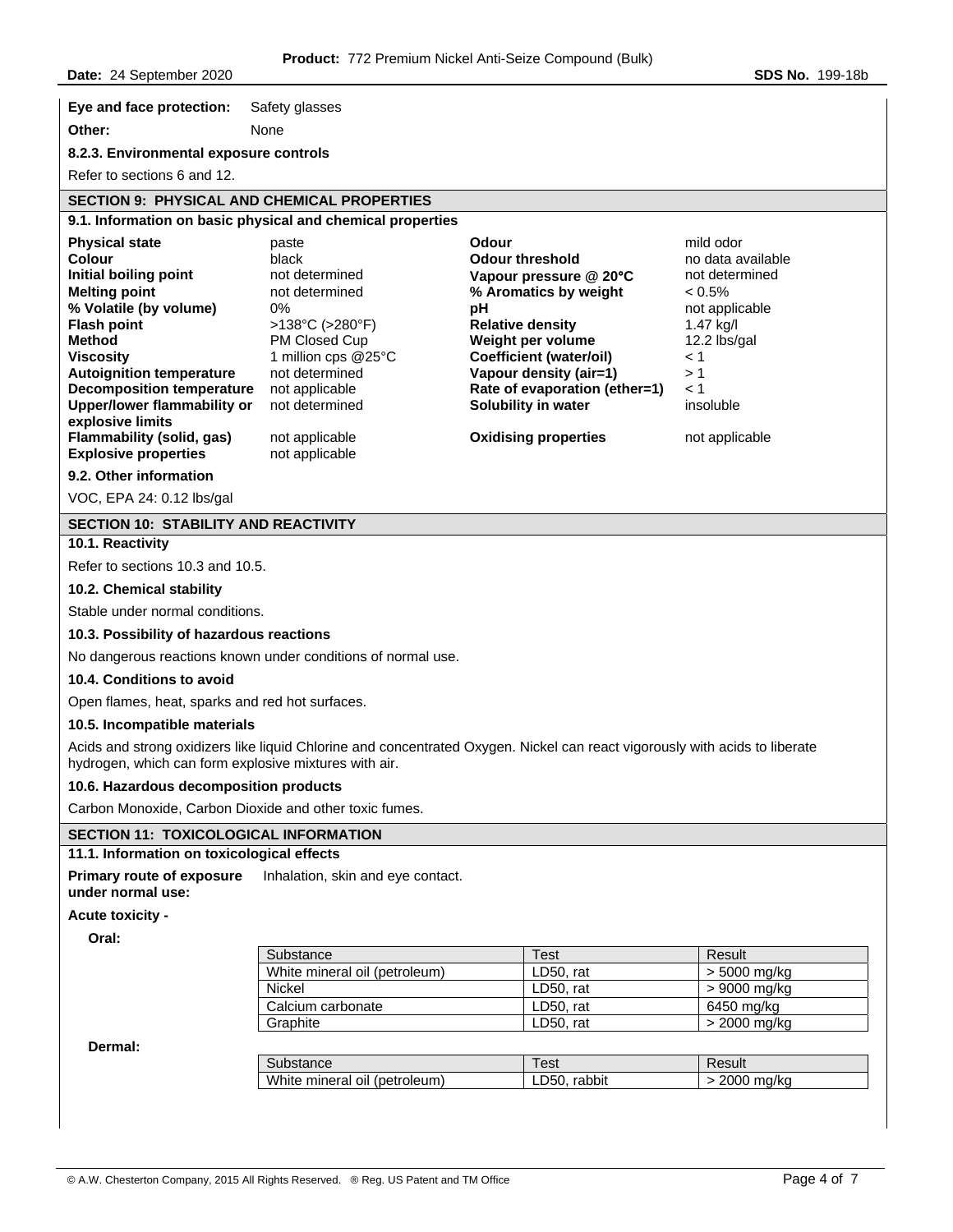| Inhalation:                                  |                                                                                                                                                                                                                                                                                                                                                                                                                                                                                                                                                                                                                                                                                                                                                                                                                                                                                                                                                                                                                                                                                                                                           |                           |                 |  |
|----------------------------------------------|-------------------------------------------------------------------------------------------------------------------------------------------------------------------------------------------------------------------------------------------------------------------------------------------------------------------------------------------------------------------------------------------------------------------------------------------------------------------------------------------------------------------------------------------------------------------------------------------------------------------------------------------------------------------------------------------------------------------------------------------------------------------------------------------------------------------------------------------------------------------------------------------------------------------------------------------------------------------------------------------------------------------------------------------------------------------------------------------------------------------------------------------|---------------------------|-----------------|--|
|                                              | Substance                                                                                                                                                                                                                                                                                                                                                                                                                                                                                                                                                                                                                                                                                                                                                                                                                                                                                                                                                                                                                                                                                                                                 | <b>Test</b>               | Result          |  |
|                                              | White mineral oil (petroleum)                                                                                                                                                                                                                                                                                                                                                                                                                                                                                                                                                                                                                                                                                                                                                                                                                                                                                                                                                                                                                                                                                                             | LC50, rat, 4 hours        | $> 5$ mg/l      |  |
|                                              | <b>Nickel</b>                                                                                                                                                                                                                                                                                                                                                                                                                                                                                                                                                                                                                                                                                                                                                                                                                                                                                                                                                                                                                                                                                                                             | NOAEC, rat, 1 h           | $> 10.2$ mg/l   |  |
|                                              | Graphite                                                                                                                                                                                                                                                                                                                                                                                                                                                                                                                                                                                                                                                                                                                                                                                                                                                                                                                                                                                                                                                                                                                                  | LC50, rat, 4 hours        | $> 2$ mg/l      |  |
| <b>Skin corrosion/irritation:</b>            | Prolonged or repeated skin contact may defat the skin and cause minimal to slight skin irritation.                                                                                                                                                                                                                                                                                                                                                                                                                                                                                                                                                                                                                                                                                                                                                                                                                                                                                                                                                                                                                                        |                           |                 |  |
|                                              | Substance                                                                                                                                                                                                                                                                                                                                                                                                                                                                                                                                                                                                                                                                                                                                                                                                                                                                                                                                                                                                                                                                                                                                 | <b>Test</b>               | Result          |  |
|                                              | White mineral oil (petroleum)                                                                                                                                                                                                                                                                                                                                                                                                                                                                                                                                                                                                                                                                                                                                                                                                                                                                                                                                                                                                                                                                                                             | Skin irritation, rabbit   | Not irritating  |  |
|                                              | Graphite                                                                                                                                                                                                                                                                                                                                                                                                                                                                                                                                                                                                                                                                                                                                                                                                                                                                                                                                                                                                                                                                                                                                  | Skin irritation, rabbit   | Not irritating  |  |
| Serious eye damage/<br>irritation:           | Direct contact may cause mild eye irritation.<br>Substance                                                                                                                                                                                                                                                                                                                                                                                                                                                                                                                                                                                                                                                                                                                                                                                                                                                                                                                                                                                                                                                                                | <b>Test</b>               | Result          |  |
|                                              | White mineral oil (petroleum)                                                                                                                                                                                                                                                                                                                                                                                                                                                                                                                                                                                                                                                                                                                                                                                                                                                                                                                                                                                                                                                                                                             | Eye irritation, rabbit    | Not irritating  |  |
| <b>Respiratory or skin</b><br>sensitisation: | Nickel: May cause allergic skin sensitization.<br>Substance                                                                                                                                                                                                                                                                                                                                                                                                                                                                                                                                                                                                                                                                                                                                                                                                                                                                                                                                                                                                                                                                               | <b>Test</b>               | Result          |  |
|                                              | Graphite                                                                                                                                                                                                                                                                                                                                                                                                                                                                                                                                                                                                                                                                                                                                                                                                                                                                                                                                                                                                                                                                                                                                  | Skin sensitization, mouse | Not sensitizing |  |
| Germ cell mutagenicity:<br>Carcinogenicity:  | White mineral oil (petroleum), Nickel, Calcium carbonate: based on available data, the classification<br>criteria are not met.<br>The National Toxicology Program (NTP) has listed Nickel powder as a potential carcinogen based<br>on inhalation studies. The International Agency for Research on Cancer (IARC) has designated<br>Nickel as possibly carcinogenic to humans (group 2B). The Nickel in this product is not in powder<br>form and should not present a hazard in normal use. The U.S. National Institute for Occupational<br>Safety and Health (NIOSH) concluded that there is no evidence that nickel metal is carcinogenic<br>when ingested. To date, there is no evidence that nickel metal causes cancer in humans based on<br>epidemiology data from workers in the nickel producing and nickel consuming industries. A recent<br>animal (rat) inhalation study showed no increased respiratory cancer risk for nickel metal powder<br>indicating that no carcinogen classification is warranted for nickel metal. WARNING: This product<br>contains a chemical(s) known to the State of California to cause cancer. |                           |                 |  |
| <b>Reproductive toxicity:</b>                | White mineral oil (petroleum), Nickel, Graphite: based on available data, the classification criteria<br>are not met.                                                                                                                                                                                                                                                                                                                                                                                                                                                                                                                                                                                                                                                                                                                                                                                                                                                                                                                                                                                                                     |                           |                 |  |
| <b>STOT-single exposure:</b>                 | White mineral oil (petroleum), Nickel, Graphite: based on available data, the classification criteria<br>are not met.                                                                                                                                                                                                                                                                                                                                                                                                                                                                                                                                                                                                                                                                                                                                                                                                                                                                                                                                                                                                                     |                           |                 |  |
| STOT-repeated exposure:                      | Nickel: Causes damage to lungs through prolonged or repeated inhalation exposure. White mineral<br>oil (petroleum), Graphite: based on available data, the classification criteria are not met.                                                                                                                                                                                                                                                                                                                                                                                                                                                                                                                                                                                                                                                                                                                                                                                                                                                                                                                                           |                           |                 |  |
| <b>Aspiration hazard:</b>                    | Based on available data, the classification criteria are not met.                                                                                                                                                                                                                                                                                                                                                                                                                                                                                                                                                                                                                                                                                                                                                                                                                                                                                                                                                                                                                                                                         |                           |                 |  |
| Other information:                           | None                                                                                                                                                                                                                                                                                                                                                                                                                                                                                                                                                                                                                                                                                                                                                                                                                                                                                                                                                                                                                                                                                                                                      |                           |                 |  |
| SECTION 12: ECOLOGICAL INFORMATION           |                                                                                                                                                                                                                                                                                                                                                                                                                                                                                                                                                                                                                                                                                                                                                                                                                                                                                                                                                                                                                                                                                                                                           |                           |                 |  |

# **SECTION 12: ECOLOGICAL INFORMATION**

Ecotoxicological data have not been determined specifically for this product. The information given below is based on a knowledge of the components and the ecotoxicology of similar substances.

### **12.1. Toxicity**

No data available for the mixture. Oil products, improperly released to the environment, can cause ground and water pollution.

### **12.2. Persistence and degradability**

Mineral oil: not readily biodegradable. Nickel, Calcium carbonate, Graphite: inorganic substances.

# **12.3. Bioaccumulative potential**

Nickel, Calcium carbonate, Graphite: not expected to bioaccumulate.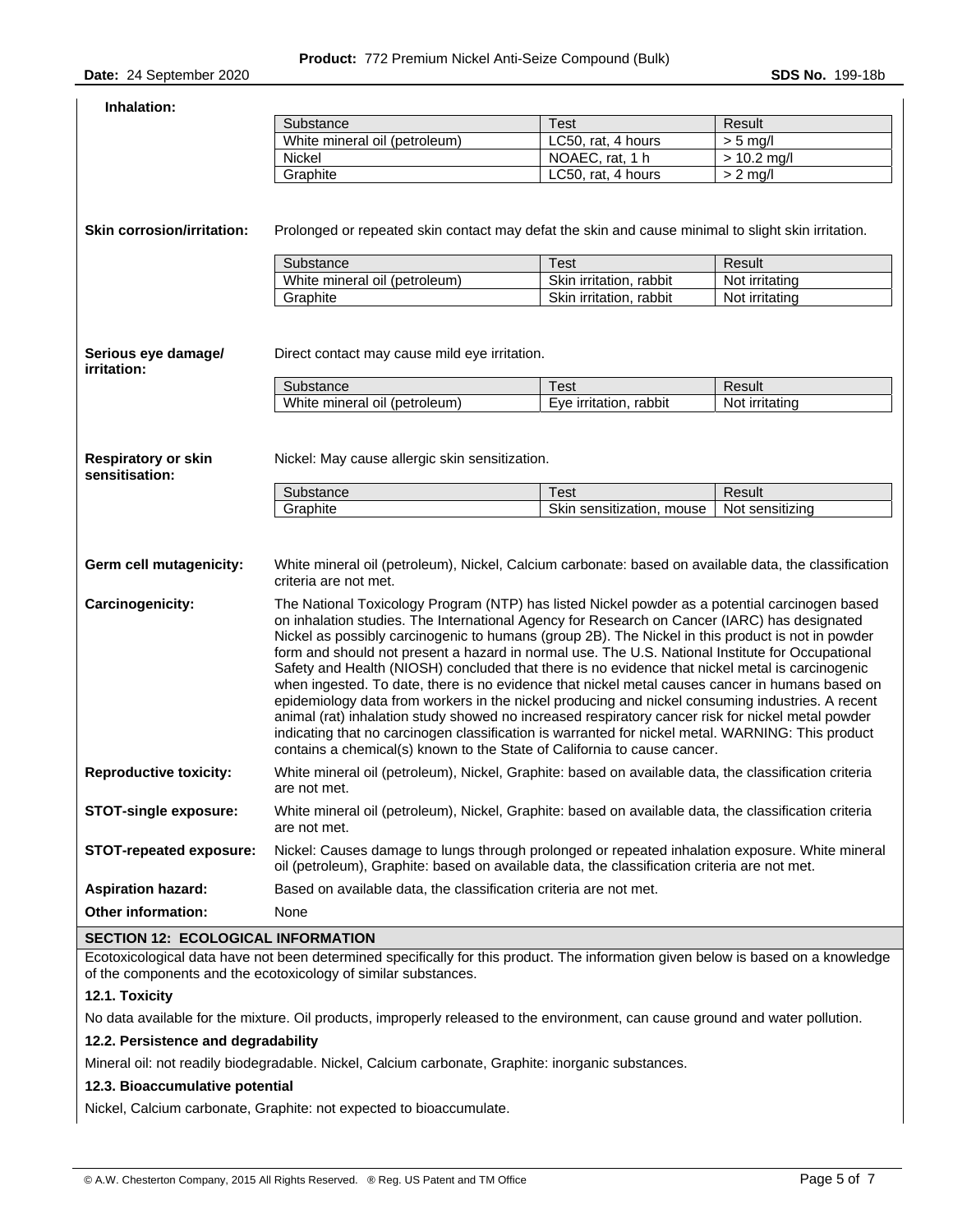**12.4. Mobility in soil** 

# Paste. Insoluble in water. In determining environmental mobility, consider the product's physical and chemical properties (see Section 9). Mineral oil: expected to exhibit low mobility in soil. **12.5. Results of PBT and vPvB assessment**  Not available **12.6. Other adverse effects**  None known **SECTION 13: DISPOSAL CONSIDERATIONS 13.1. Waste treatment methods**  Appropriate treatment standards for nickel must be met prior to disposal. This product is classified as a hazardous waste according to 2008/98/EC. Check local, state and national/federal regulations and comply with the most stringent requirement. **European List of Wastes code:** 06 04 05 **SECTION 14: TRANSPORT INFORMATION 14.1. UN number ADR/RID/ADN/IMDG/ICAO:** NOT APPLICABLE TDG: NOT APPLICABLE **US DOT:** NOT APPLICABLE **14.2. UN proper shipping name ADR/RID/ADN/IMDG/ICAO:** NON-HAZARDOUS, NON REGULATED **TDG:** NON-HAZARDOUS, NON REGULATED **US DOT:** NON-HAZARDOUS, NON REGULATED **14.3. Transport hazard class(es) ADR/RID/ADN/IMDG/ICAO:** NOT APPLICABLE **TDG:** NOT APPLICABLE US DOT: NOT APPLICABLE **14.4. Packing group ADR/RID/ADN/IMDG/ICAO:** NOT APPLICABLE **TDG:** NOT APPLICABLE US DOT: NOT APPLICABLE **14.5. Environmental hazards**  NOT APPLICABLE **14.6. Special precautions for user**  NOT APPLICABLE **14.7. Transport in bulk according to Annex II of MARPOL73/78 and the IBC Code**  NOT APPLICABLE **14.8. Other information**  NOT APPLICABLE **SECTION 15: REGULATORY INFORMATION 15.1. Safety, health and environmental regulations/legislation specific for the substance or mixture 15.1.1. EU regulations Authorisations under Title VII:** Not applicable **Restrictions under Title VIII:** None **Other EU regulations:** Directive 92/85/EEC on the safety and health at work of pregnant workers and workers who have recently given birth or are breastfeeding; Directive 94/33/EC on the protection of young people at work **15.1.2. National regulations US EPA SARA TITLE III 312 Hazards: 313 Chemicals:**  Immediate Nickel 7440-02-0 20-24.9% Delayed **Other national regulations:** National implementations of the EC Directives referred to in section 15.1.1. **15.2. Chemical safety assessment**  No Chemical Safety Assessment has been carried out for this substance/mixture by the supplier.